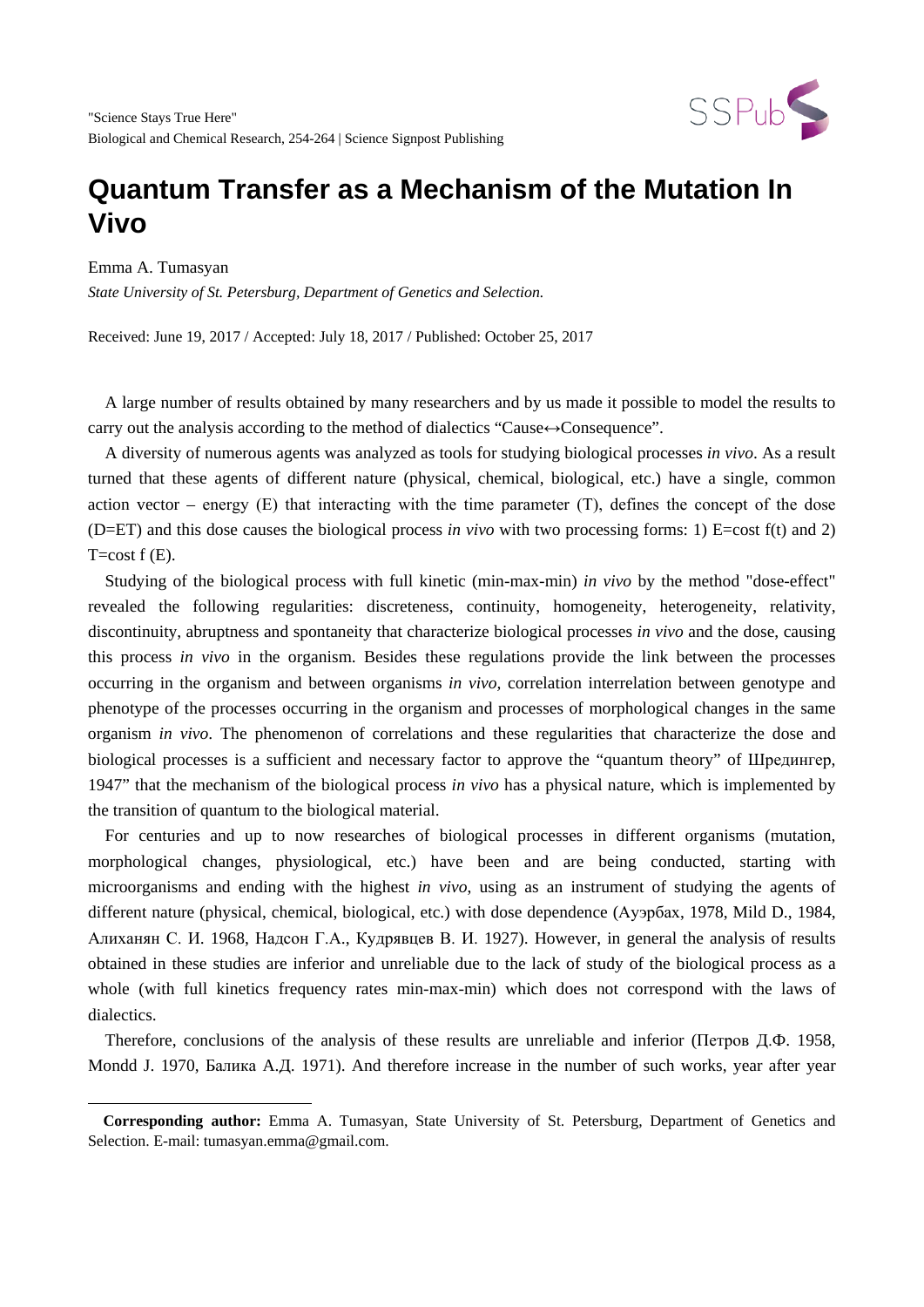leads to an increase of many problems in biology, medicine, agriculture, etc. (Ауэрбах Sh. 1978). It is known that the solution to these problems is mainly determined by the identification of the essence of the mechanism of the biological process (Inge-Vechtomov, 2005). And therefore it is necessary to pay attention to some other mechanism, such as "quantum theory", which was offered by E. Шредингер in 1947 (Петров, 1958, Тимофеев-Ресовский, 1966, Mondd J. 1970, Намиот Б. 2014).

Solving these problems is mainly connected with the use of methodological aspects in accordance with the laws of dialectics, which are modeling of results and analysis of these results by the method of "Cause↔Consequence" (Трютиков Е.Ф. 1970, Базаржев А. 1988).

Bearing that in mind, we are making changes having following conditions:

1. "dose-effect" was chosen as a study method;

2. as a learning tool we use agents of different nature (physical, chemical, etc.);

3. mainly the micro-organism in which biological process (mutation) can be studied, taking place inside the organism and as well as processes of morphologic changes of cell normally having a homogenous shape (pic. 1) in morphology served as a test-object of study;

4. cause process of complete kinetics, i.e the process of frequency rate min-max-min (fig. 1);

5. use the method of modeling results for the organisms *in vivo* obtained by us and other researchers to analyze them according to the "Cause↔Consequence" method.

I. before the start of experimental work let's pay attention to the action of various agents (physical, chemical) their concentration of irradiation intensity. Since agents of different nature their concentration (C) and intensity of irradiation (I) cause the same biological process in the organisms *in vivo*, they have a single vector of actions which can be only the energy. Therefore in the study it is used as a common vector of action  $(E_C, E_I)$ .

II. to get a biological process with complete kinetics with frequency rate (min-max-min) experiments were conducted by the method of "dose-effect" with two forms of processing (fig. 1).

a) we received biological process with complete kinetics (min-max-min) with frequency rates  $F_{0min}$ - $F_{2max}-F_{4min}$  (fig.1) by the influence of a certain time size (T=cost) and energy interval [ $E_{c0}-E_{c4}$ ] or [ $E_{10}-E_{c4}$ ]  $E_{14}$ ] energy interval caused by the concentration (C) or irradiation intensity (I) of agents of different nature (chemical, physical), i.e.  $T = \text{cost}$  and  $f(E_c)$  or  $f(E_l)$ ;

b) we received biological process with complete kinetics (min-max-min) with frequency rates  $F_{0min}$ - $F_{2max}-F_{4min}$  (fig.1) by the influence of a certain energy size (E=cost) caused by the concentration  $(E_c = cost)$  or intensity  $(E_l = cost)$  and time interval  $[t_0-t_4]$ , i.e.  $E_c = cost$  or  $E_l = cost$  f(t).

The results showed that the same biological process with complete kinetics (min-max-min) in organism *in vivo* is caused independent from the processing form, which demonstrates that the biological process caused by the influence of a single, common factor which is the result of cooperation between the two parameters: energy and time, that is expressed by the concept of dose (D=ET).

It became convincing (fig. 2) when the biological process with complete kinetics (min-max-min) for two forms of processing 1) E=cost f(t) and 2) T=cost f(E) is causes by equal frequency rates  $F_0 = F_0$ ;  $F_1 = F_1$ ;  $F_2=F_3=F_3$ ;  $F_4=F_4$ ; with the influence of appropriate doses  $D_0$ ;  $D_1$ ;  $D_2$ ;  $D_3$ ;  $D_4$ , caused by T=cost f(E) or  $E=cost f(t)$ .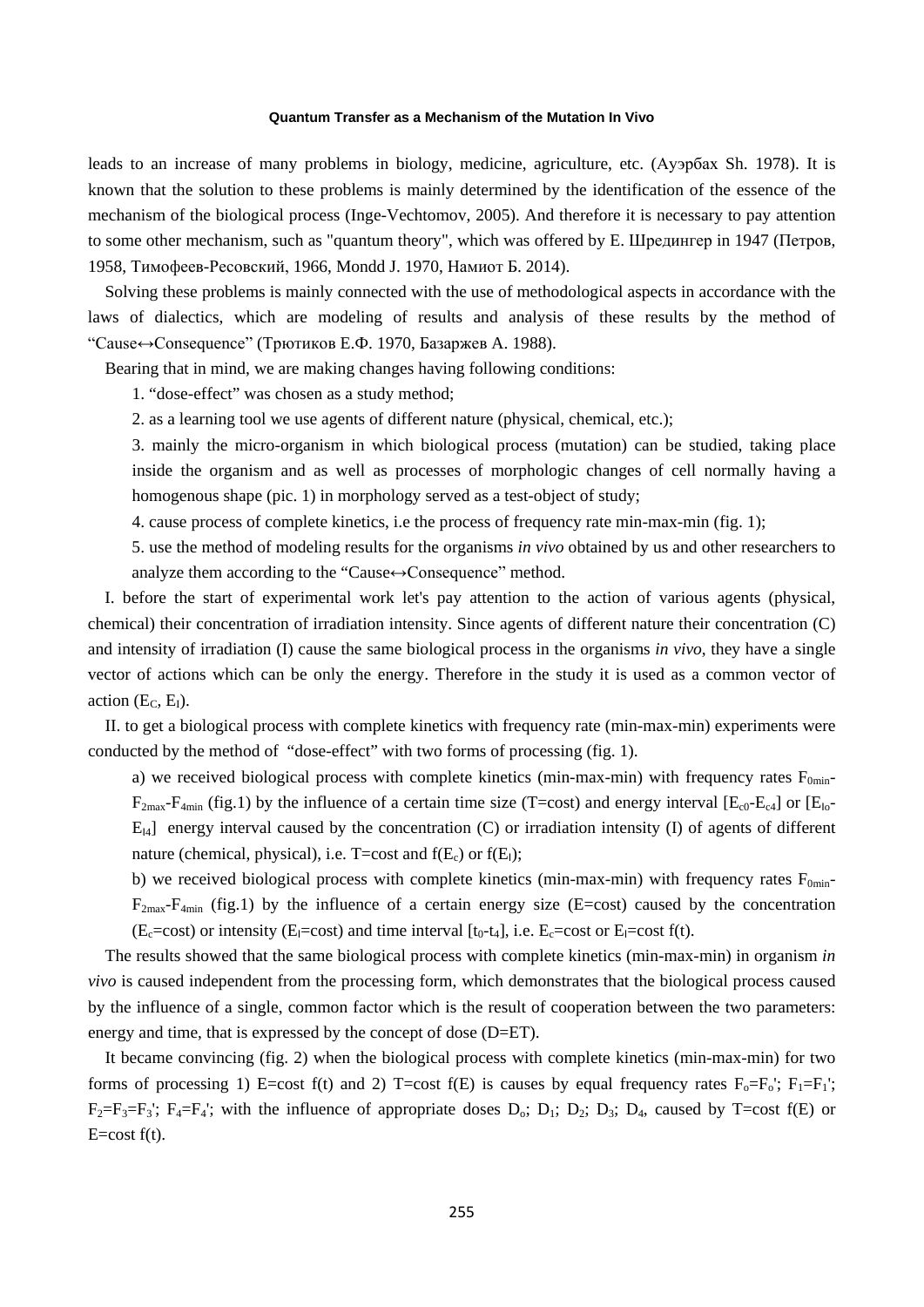These actual results, confirming that the dose is the result of two parameters: energy and time  $(D=ET)$ , were subjected to deeper analysis according to the law of dialectics "Cause↔Consequence" with two directions, which allowed to identify patterns both in relation to doses, and in relation to the processes.

III. a) Particular size of the dose  $[D_0; D_1; D_2; D_3; D_4]$  (fig. 1) causing biological process specific frequency rates ( $F_0$ ;  $F_1$ ;  $F_2$ ;  $F_3$ ;  $F_4$ ) demonstrates that the biological process, as well as the dose have a discrete character;

b) Different dose sizes  $D_0$ ;  $D_1$ ;  $D_2$ ;  $D_3$ ;  $D_4$  of the interval  $[D_0$ -  $D_4]$  (fig. 2), causing the same process, are homogeneous with respect to the process, and heterogeneous with respect to different frequency rates of the same process.

c) The same process, caused by dose interval  $[D_0, D_1]$  with respect to different dose sizes of this interval is homogeneous, and heterogeneous with respect to different frequency rates of the same process.

d) Fig. 1 and 2 show that biological process with complete kinetics (min-max-min) with frequency rates  $F_0$ <sub>………</sub> $F_1$ <sub>………</sub> $F_2$ <sub>………</sub> $F_3$ <sub>………</sub> $F_4$  in fact, is continuously caused by influence of continuous sizes of doses  $D_0$ <sub>………</sub> $D_1$ <sub>……</sub>…… $D_2$ <sub>……</sub>…… $D_3$ <sub>……</sub>…… D<sub>4</sub>, which demonstrates that the dose as well as biological processes are continuous, which cannot be subjected to experimental study, and is a result of logical thinking.

IV. Of particular interest is the analysis of the results obtained in the study of biological processes with complete kinetics (min-max-min) for example, various biological processes (A, B, C) occurring in the same organism *in vivo* that gives an opportunity to identify regularities of relationship between these processes.

a) Fig. 3 shows that separate processes A, B, C with complete kinetics (min-max-min) in the same organism are taking place under the influence of interval dose  $[0-D_1]$ ;  $[0-D_2]$ ;  $[0-D_3]$  discretely.

b) A continuous increase in the number of dose intervals  $[0-D_1]$ …… $[0-D_2]$ …… $[0-D_3]$  leads to a continuous increase in the number of the causing process (A, B, C), that is biological processes are continuous in nature.

c) Different dose size intervals  $[0-D_1] < [0-D_2] < [0-D_3]$ , causing various biological processes with complete kinetics (min-max-min) in the organism provide alternation of these processes A→B→C

d) In fig. 3 if to pay attention to the certain size of dose  $(D_0)$  close to zero, in which different biological processes A; B; C are being induced, these processes take place at the same time by different rates of frequency  $F_A$ ,  $F_B$ ,  $F_C$ . This means that dose  $(D_0)$  has relative and heterogeneous nature with respect to these processes. And these processes A; B; C in their turn being caused under the influence of the certain value of the dose  $(D_0)$  are characterized by heterogeneity and relativity.

On the basis of these data we can conclude that these regularities: discontinuity, continuity, heterogeneity, homogeneity, relativity and alternation of the biological processes and doses provide interrelation between processes occurring in the organism. Interrelation between organisms which can be revealed by a study of a certain biological process in different organisms  $-A$ , B, C (fig. 3) is caused by the same regularities.

V. Interrelation of interaction of two parameters of dose  $(D=ET)$  has essential value when inducing biological process in organism in vivo. A parameter of dose – energy as a general vector of different agents' action (chemical, physical etc.) with different concentrations (C) and irradiation intensities (I) and with different sizes of energy can be presented respectively  $Ec_1 > Ec_2 > Ec_3$  and  $E_{11} > E_{12} > E_{13}$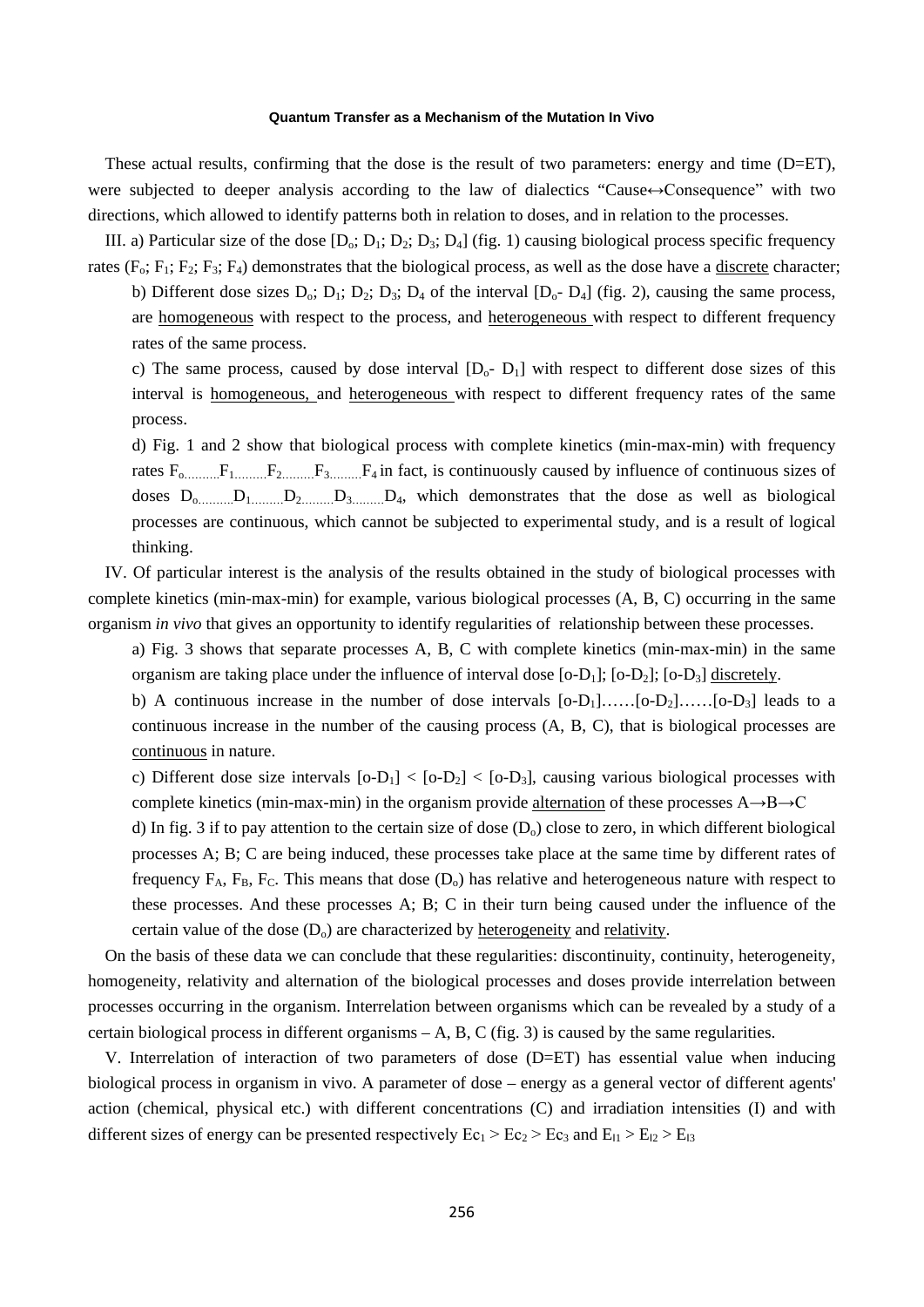a) The results obtained by "dose-effect" method in picture 4 show that under the influence of certain sizes of the parameters Ec<sub>1</sub>=cost; Ec<sub>2</sub>=cost; Ec<sub>3</sub>=cost and E<sub>11</sub>=cost; E<sub>12</sub>=cost; E<sub>13</sub>=cost, which make by value decreasing sequence on the one hand and increasing sequence on the other hand:

∞ ←  $E_{11}$  >  $E_{12}$  >  $E_{13}$  > ....... >  $Ec_1$  >  $Ec_2$  >  $Ec_3 \rightarrow 0$ 

induce a biological process with complete kinetics (min-max-min) changing the time interval [o-t], during which the process *in vivo* occurs, on the one hand energy increase decreases the time interval, on the other hand energy decrease increases the time interval, i.e. the time interval of the occurring process has speed (V):

 $0 \leftarrow$  < [0-t<sub>1</sub>] < [0-t<sub>2</sub>] < [0-t<sub>3</sub>] < …… < [0-t<sub>4</sub>] < [0-t<sub>5</sub>] < [0-t<sub>6</sub>] → ∞

Time interval approaches zero  $[0-t] \rightarrow 0$  when energy size infinitely increases  $(E \rightarrow \infty)$ , wherein biological process *in vivo* takes place spasmodically, and on the other hand time interval approaches infinitely [o-t] →∞ when energy size approaches zero (E → 0), wherein biological process *in vivo* takes place spontaneously.

These actual existing properties, spasmodic and spontaneity, being origins of the biological process *in vivo*, cannot be subjected to experimental study, since they are the result of logical thinking.

VI. Based on the fact that phenotype and genotype processes are of special and important interest in cognition of the essence of mechanism of the biological process (Надсон Г.A. 1927), we carry out a study of the process of morphological changes by "dose-effect" method like the study of biological process taking place in the organism *in vivo* using the same conditions of study.

a) Under the influence of dose morphological changes were induced in microorganism, cell suspension of which was in norm being homogeneous (pic. 1). These cells were changed under the influence of dose and became big and round (pic. 2), rod-shaped (pic 3) undividable cells. Every single one of these changes occurs as a process with complete kinetics (min-max-min) under the influence of dose interval  $[D_0-D_4]$  (pic. 1, 2), and for different changes in the morphology  $(A, B, C)$  of the respective dose interval  $[0-D_A]$ ;  $[0-D_B]$ ;  $[0-D_C]$  (pic. 3)

Wherein analysis has revealed that the process of the morphological changes, as well as the biological process have all the regularities occurring in the organism *in vivo*: discontinuity, continuity, homogeneity, heterogeneity, relativity, abruptness, spontaneity and alternation, besides they provide interrelation between the processes of morphological changes (big circle cells – A  $\rightarrow$ rod-shaped – B  $\rightarrow$  undividable cells - C) caused by dose (D=ET) (pic. 3).

VII. Based on the fact that the key of revealing the mechanism essence is interrelation between the processes of phenotype and the processes of genotype [Inge-Vechtomov, S. G. -2005], we had to study it by the "dose-effect" method keeping strictly the processing conditions in which mutational processes and processes of morphological changes *in vivo* were taking place at the same time. (pic. 5, 6)

a) Inducing certain mutational process (for example mutations of amino acid leu  $\rightarrow$  leu<sup>+</sup> - A;) and process of morphological changes (forming of big round cells - a) with complete kinetics (min-max-min) in microorganism *in vivo* (pic. 5) we found that these two processes take place with complete kinetics (minmax-min) with the general interval influence of dose  $(D_0-D_2)$  (pic. 5) at the same time simultaneously taking frequency rates  $F_{min}f_{min} - F_{max}f_{max} - F_{min}f_{min}$  in doses respectively  $D_0 - D_1 - D_2$  of this interval. These results evi-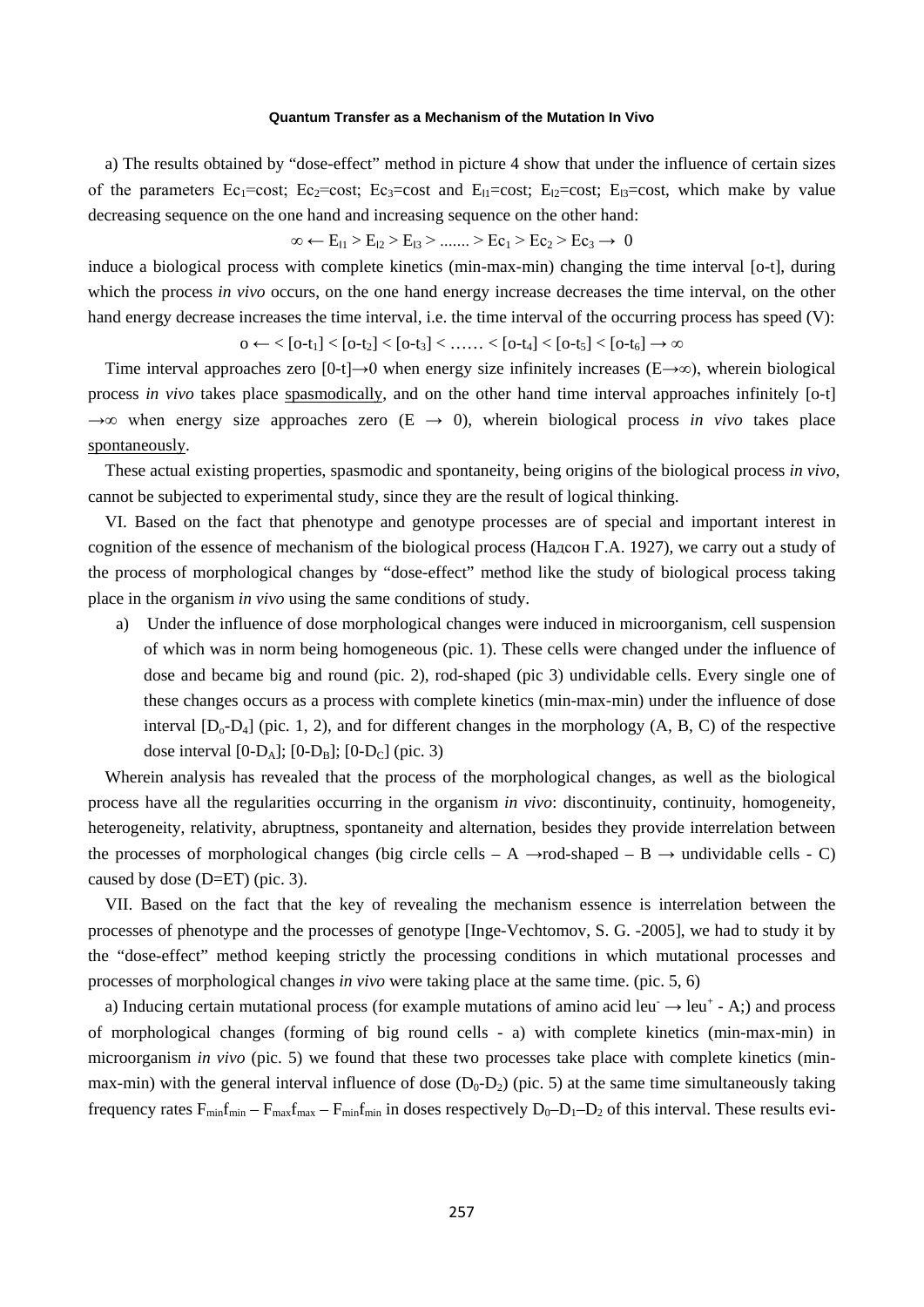dence that there is a straight correlation connection between biological mutational process (leu  $\rightarrow$ leu<sup>+</sup> -A) occurring within the organism *in vivo* and process of morphological changes – a of this same organism.

b) A deep study of this phenomenon, of the correlation by the "dose-effect" method in the same conditions of the processing has revealed that alternating different mutational processes (leu  $\rightarrow$  leu<sup>+</sup> - A; arg  $\rightarrow$ arg<sup>+</sup> B, lys<sup> $\rightarrow$ </sup>lys<sup>+</sup> -C) (pic. 6) and alternating diferent processes of morphological changes (forming of big round –a,  $\rightarrow$  rod-shaped – b  $\rightarrow$  undividable cells - c) pass by the dose interval actions at the same time respectively  $[D_0-D_1]$ ;  $[D_0-D_2]$ ;  $[D_0-D_3]$  (pic. 6) in the same organism for which mutational process – A is correlated with the process of morphological changes – a, mutational process – B is correlated with the process of morphological changes – b, mutational process – C with the process of morphological changes -c accepting at the same time min-max-min frequency rates from the same organism *in vivo*. Stating the results obtained by the analysis according to the law of dialectics (reason $\leftrightarrow$  consequence) we get: energy (E) as a single vector characterizes all the agents of different nature, different concentrations and radiation intensities differing by size which is one of the parameters dose action  $(D=ET)$ . And dose in its turn is a result of interaction of two parameters energy and time  $(D=ET)$  with the help of which a number of regularities are found characterizing both dose and biological process: discontinuity, continuity, homogeneity, heterogeneity, relativity, alternation, abruptness and spontaneity and phenomenon of correlation as interrelation (interconnection) between the process of genotype occurring in the organism and the process of phenotype (morphological changes) *in vivo*. All these are necessary and sufficient conditions for the approval of the "quantum theory" (Шредингер, 1947) that mechanism of the biological process in vivo having physical nature represents a quantum transition in the biological material *in vivo*. This quantum theory has developed insensibly (Тимофеев-Ресовский Н.В., Иванов В. И.) and is developing up to nowadays (Inge-Vechtomov, 2005, Namiot, 2014, Dvordjev Y.B., 2014; Dvordjevic Y.B., Markov 2014, Mekikh A.V., 2015; J. Me Fudden, J. Al. Khalili, 1999).

It is hoped that such mechanism of biological process with its regularities has been subjected to a deep study and leads to directed solving of the emerging problems in biology, medicine, agriculture and etc.

## **References**

- [1]. Алиханян С.И. «Некоторые вопросы механизма индуцированного мутагена в кн. Экспериментальный мутагену животных, растений и микроорганизмов», тезисы докладов, стр. 25-50, 1965;
- [2]. Алиханян С.И. Лекция промышленных микроорганизмов «Наука» 1968, стр. 39-392;
- [3]. Алиханян С.И. «Молекулярный механизм мутагена в современной генетике», 1967, стр. 195;
- [4]. Аэрбах Ш. «Проблемы мутагенеза», изд. «Мир», 1978, стр. 465
- [5]. Базржев, «Проблема причинности в генетика», автор дис. Наука, М, 1988, стр. 16;
- [6]. Болика А.Д. «Методологические проблемы мутационной концепции», автореферат дис. на соис. уген. степ. Философ. Наук, М., 1971, стр. 20;
- [7]. Надсон Г.А. «О действии радия на дрожжевые грибки в связи с одной проблемой влияния радия на живое вещество», II Вестник рентгенологии и радиологии, 1920 I 1, стр. 45-317;
- [8]. Надсон Г.А., Кудрявцев В.И. «Об амёбообразной форме клеток у дрожжей, передаваемой по наследству», II Микробиолог. жур. 1927, I 5, стр. 165-168.
- [9]. Надсон Г.А., Рохлина Э.Н., «О поле действия, поле смерти и биологической дозиметрии», II Вестник рентгенологии и радиологии, 1934, Т. В. 1-2, 23-34;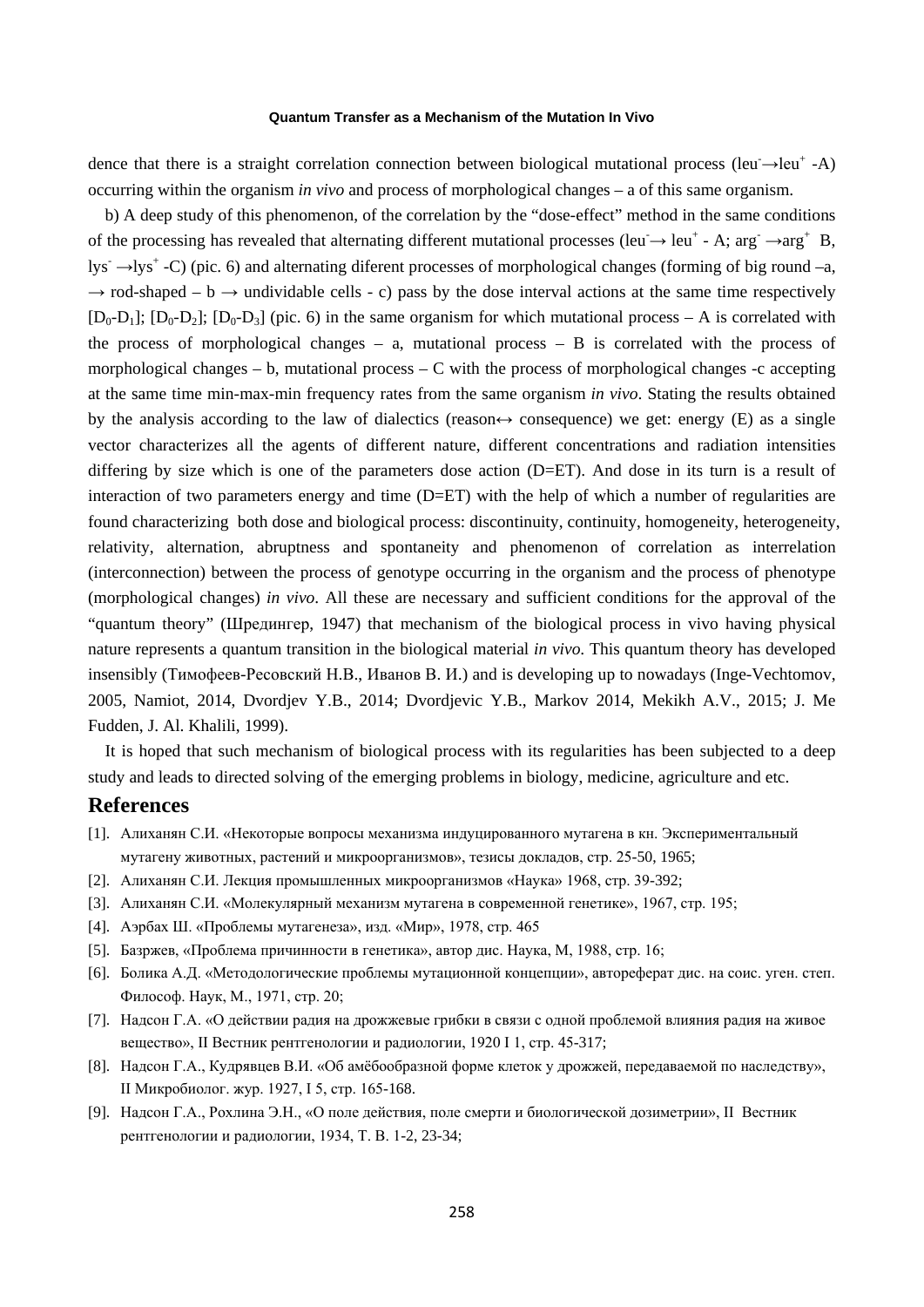- [10]. Намиот В. А. «Многомировая интерпретация квантовой теории и фундаментальные проблемы биофизики», Биофизика, 2014, том. 59, вып. 1, стр. 202-208;
- [11]. Петров Д. Ф., «О некоторых философских вопросах учения о материальных основах наследственности», II, вопросы философии, 1958, N 7, стр. 102-112;
- [12]. Тарасов В.А. «Молекулярный механизм репарации мутагена», М. изд. «Наука», 1982, стр. 226;
- [13]. Тимофеев-Ресовский Н.В., Иванов В.И., Глотов Н.В., «Некоторые вопросы радиационной генетики», II, Актуальные современной генетики, М., 1966, стр. 412-433;
- [14]. Тюрютиков Е.Ф., «Некоторые методологические аспекты в изучении наследственности», II, Науч. труд. Рязанского мед. инст., 1970, I 29, стр. 318-335;
- [15]. Шредингер Э. «Что такое жизнь с точки зрения физики», М., 1972, стр. 88;
- [16]. Crick F.H., Barnett I., Brenner B., Watts-Telin R.I. «General Nature of the Genetic Code for Proteins», N., Nature, 1961, Vol. 192, p. 1227-1232;
- [17]. Freeze F. «Molecular Mechanism Mutations, Molecular Genetics», 1963, Part 1, Ch. V. 2 ed;
- [18]. Mondd I. «Hasard et Necessite sur la philosophie naturelle de fiologie modern», Paris, 1970;
- [19]. Inge-Vechtomov S. G. «Abstracts papers by young scientists», Yerevan, September 8-11, 2005, p. 35;
- [20]. Mild D. «The Sperm morphology test a rapid in vivo for germinal mutations», Bga-Schr. Inst Veteriner mod sundesges undheit sant, 1984 N 3, p. 299-306.
- [21]. Dvordjevic Y.B. Quantum information Processing and Quantum Error Correlation, Elsever. Amsterdam, The Netherland Academic Press, Boston M.A. USA, 2012.
- [22]. Dvordjevic Y.B., Markov, Chain-like Quantum Biological Modeling of Mutations, Aging and Evolution, Life (Basel) 2014, Sep., 5(3), 1518-1538.
- [23]. Mekikh A.V.E., Nonlinearity of Quantum mechanics and of the problem of wave function, Commun, Phys, 2014, 47-64.
- [24]. I. Me. Fudden J. Al. Khalili, A Quantum mechanical model of adoptive mutation Biosystem, 50 (1999), 203-211.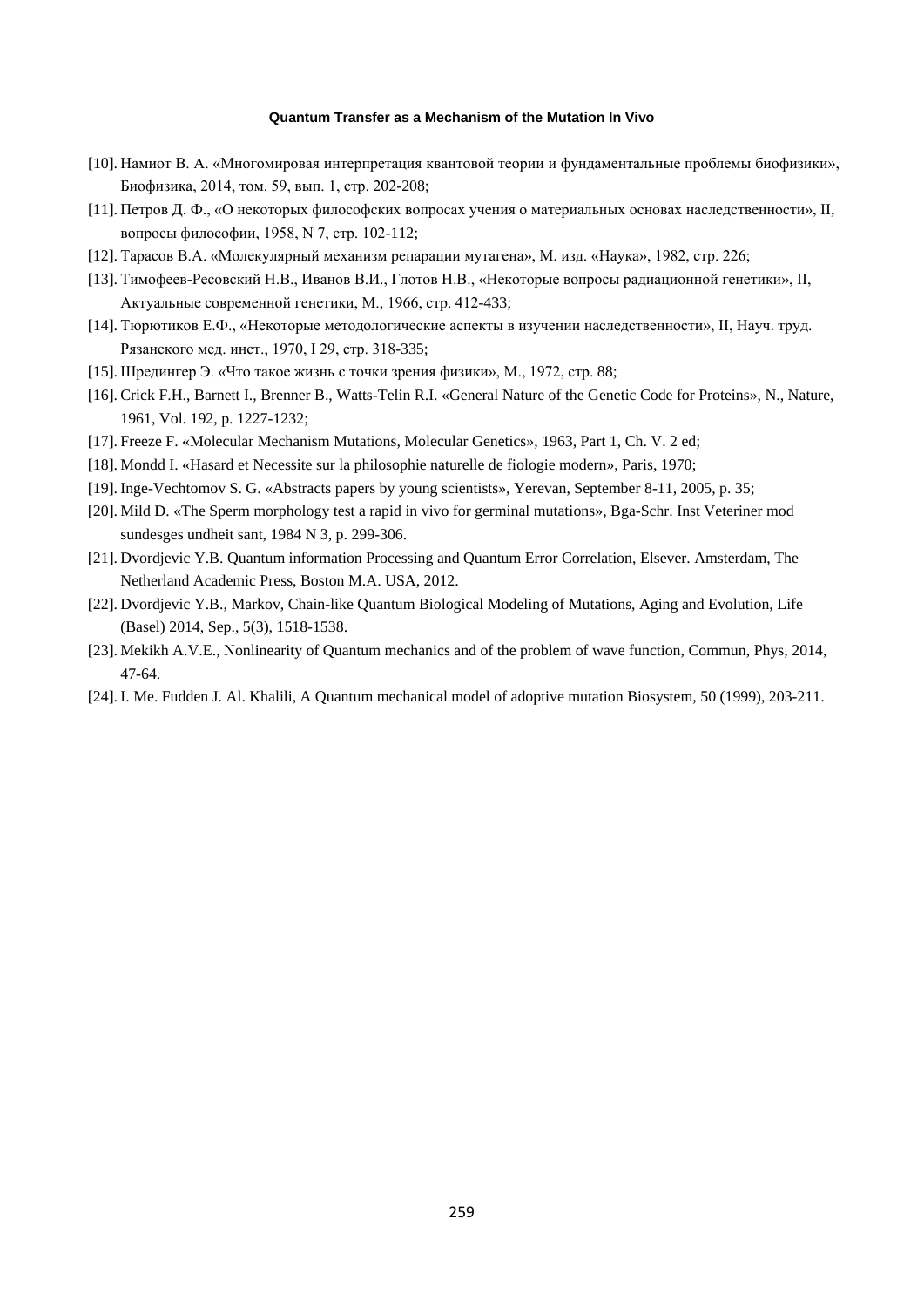





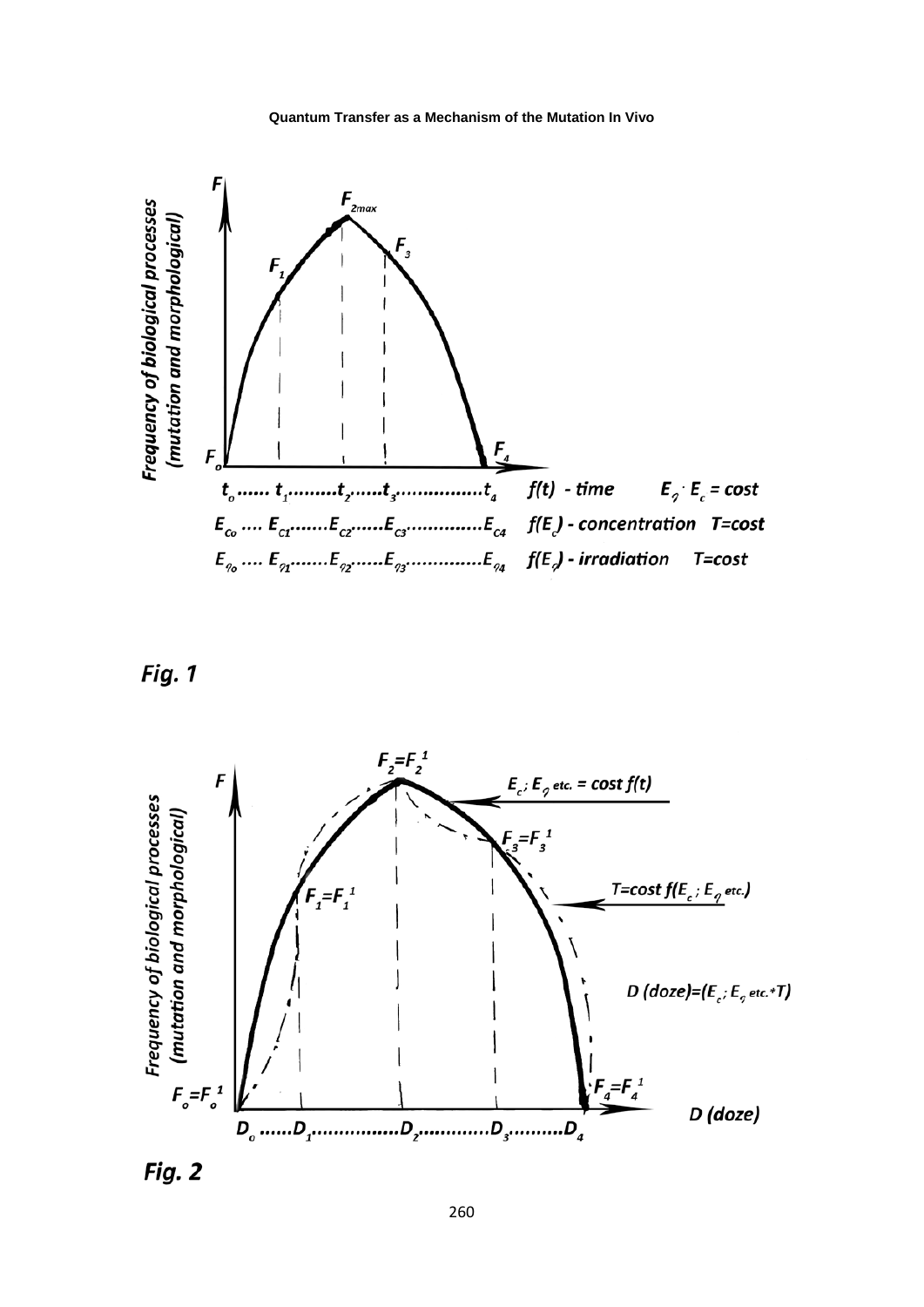

![](_page_7_Figure_2.jpeg)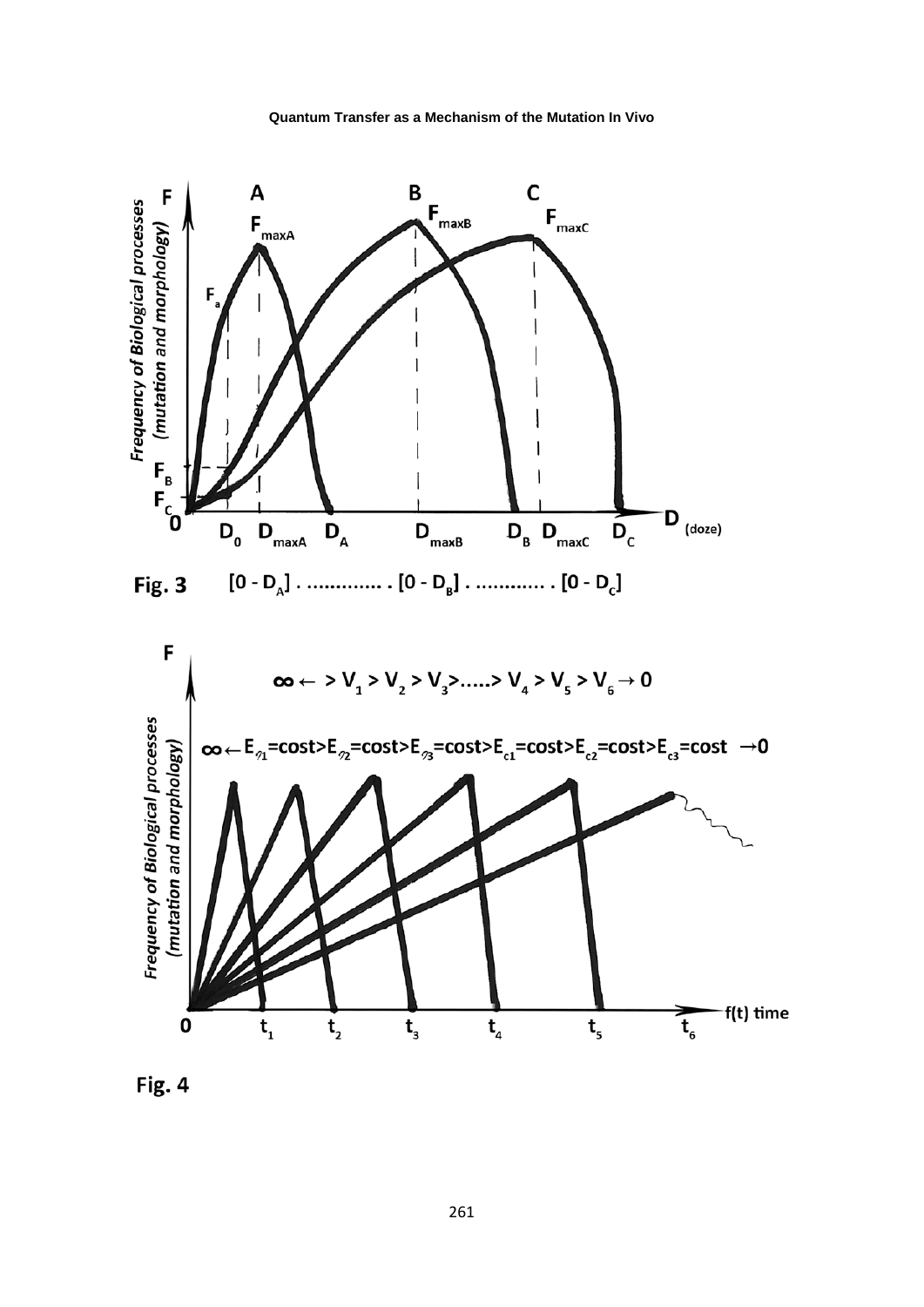![](_page_8_Figure_1.jpeg)

Fig. 5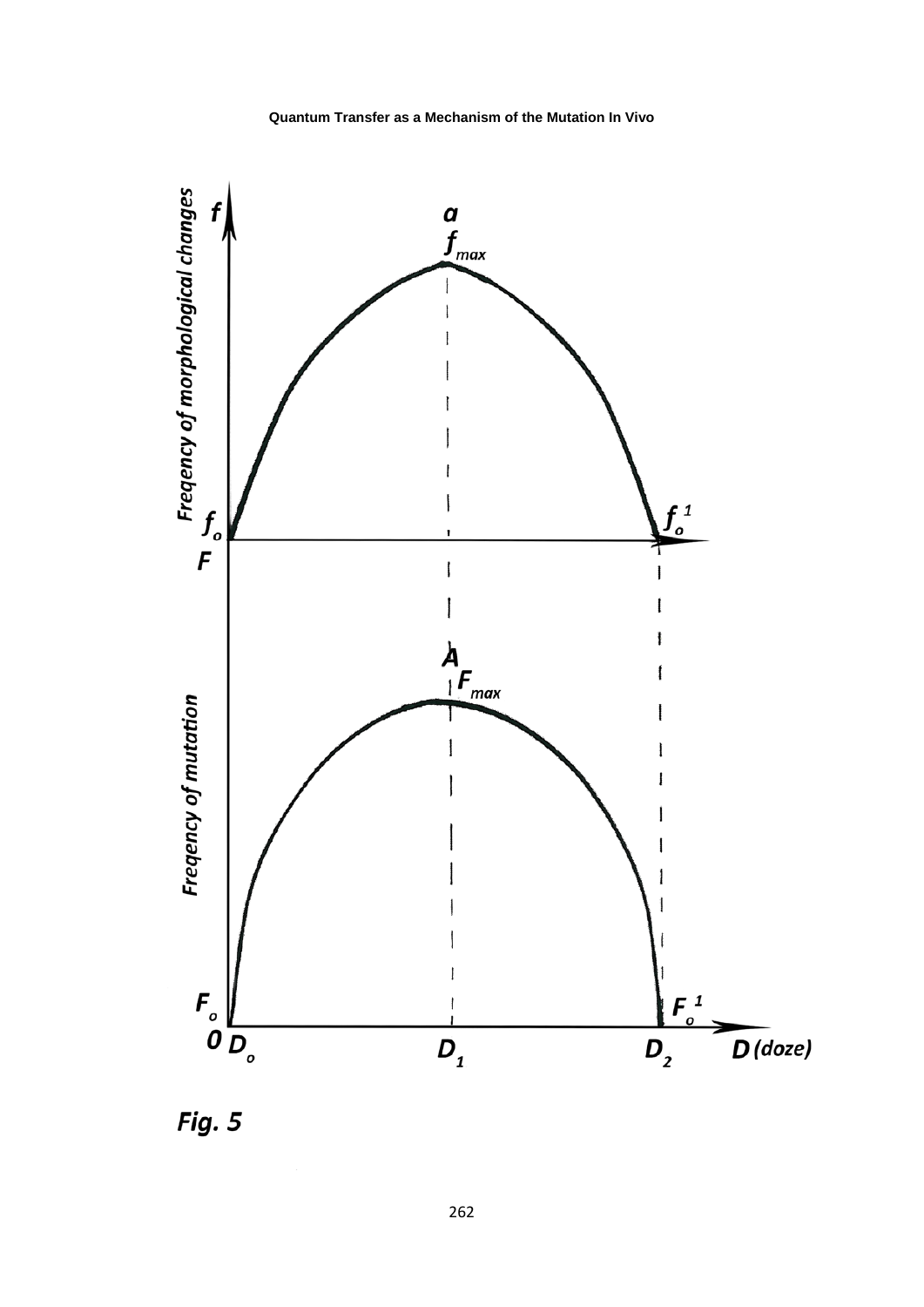![](_page_9_Figure_0.jpeg)

![](_page_9_Figure_1.jpeg)

![](_page_9_Figure_2.jpeg)